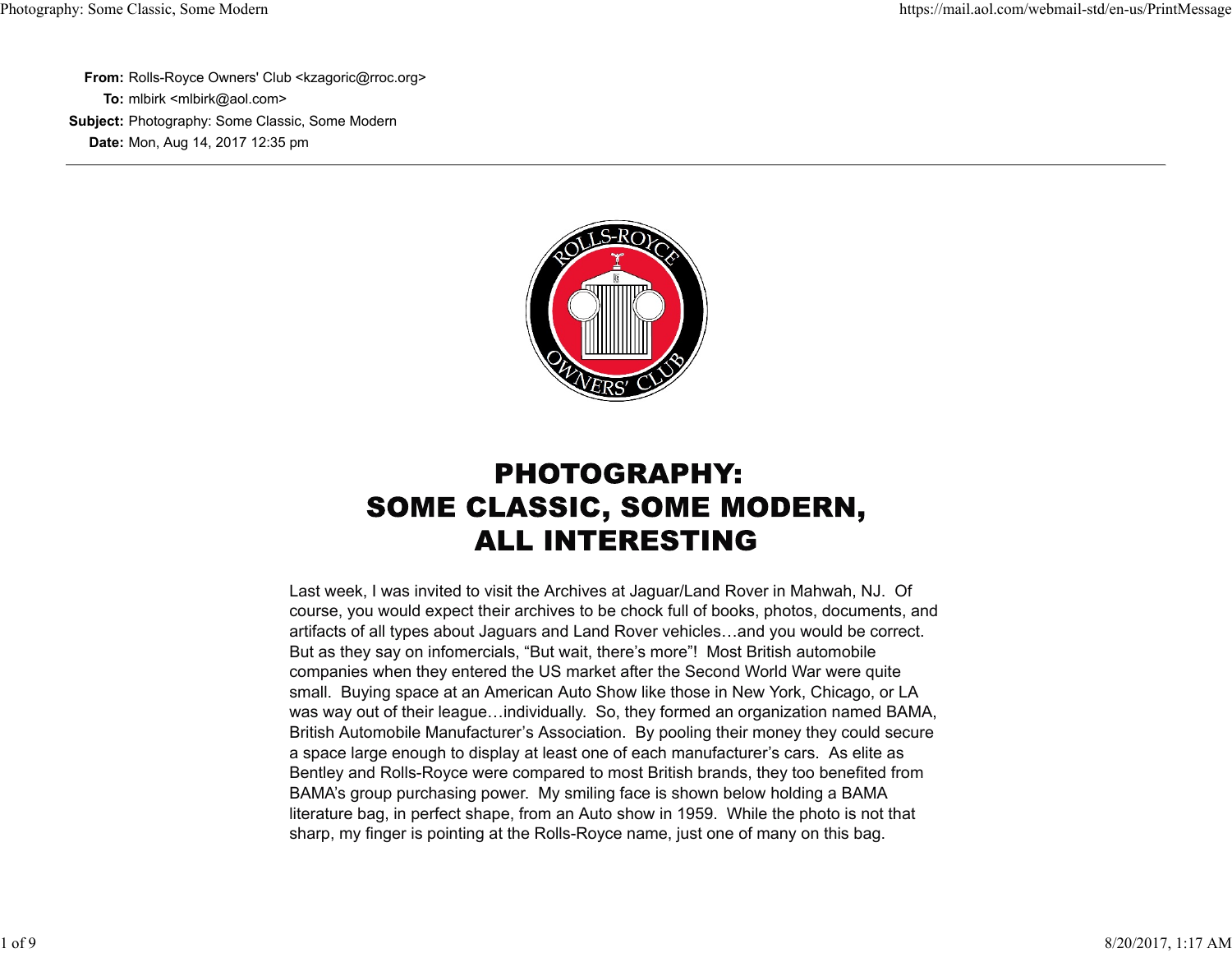

Most of the BAMA staff consisted of people who had experience working for one of the British car companies here in the US. John Dugdale was the Executive Vice President of BAMA for many years. When he retired, he took all the old BAMA records home in a file cabinet and put them in his garage. When he passed away, he left them to the Jaguar/Land Rover Archives. The good news is, all that history is safe…the bad news is it takes up a lot of room…..and Jaguar/Land Rover management has asked its Archive staff to find appropriate homes for all of the materials that are not related to their two brands.

Fortunately, I know Mike Cook who is the Head of the Archive, and his right hand man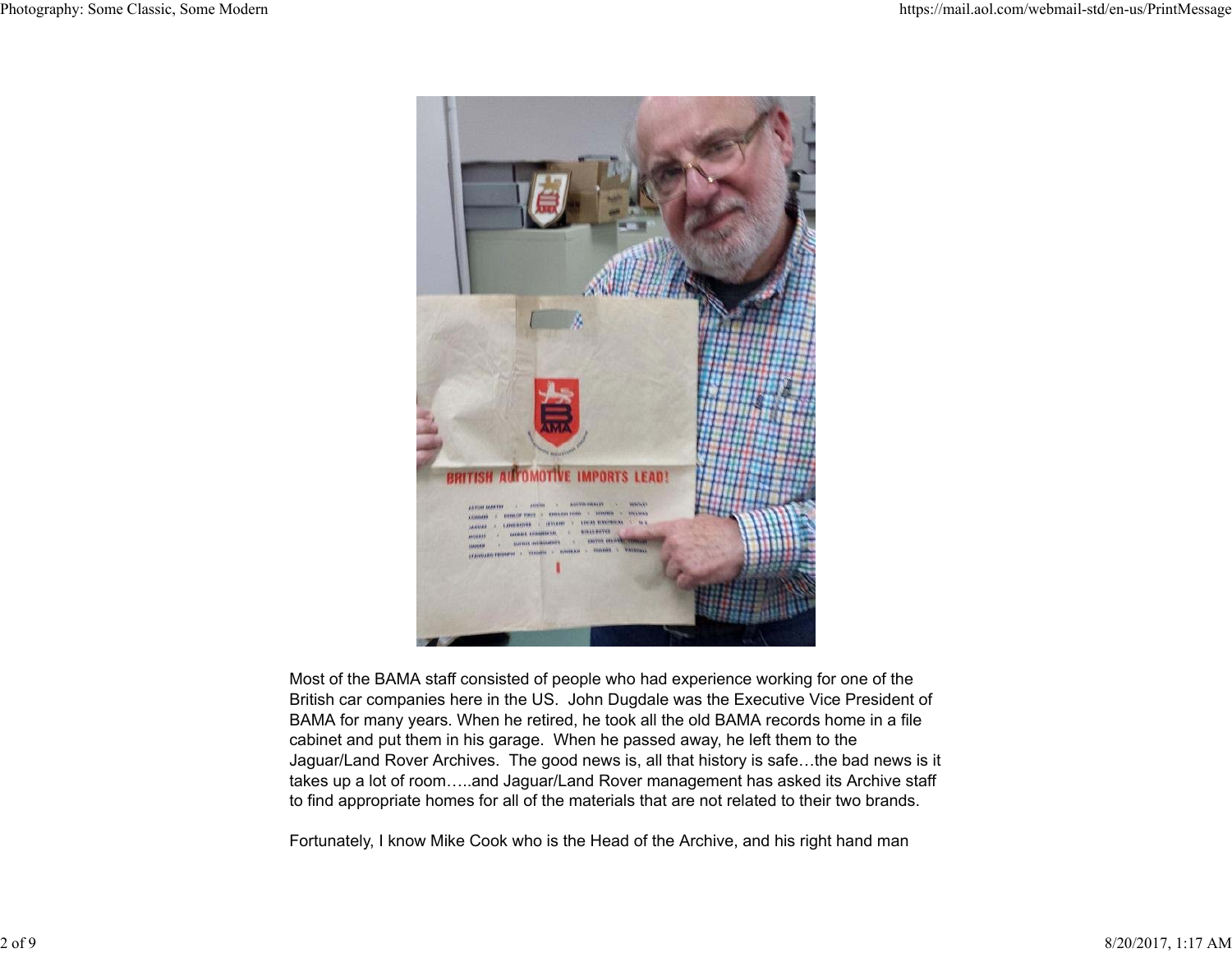Fred Hammond. Several times this year they have called and asked me to come collect old materials pertaining to Bentley and Rolls-Royce. Once I've collected them, I deliver them to the Rolls-Royce Foundation to add to their collection. Up to this point, it had been mostly press kits from the 60's and some old photos. This last visit yielded a few things I thought were even more interesting. Perhaps the most important was an official list of all US and Canadian Importers and Dealers for Rolls and Bentley generated in 1959! While the Foundation may have deduced who the dealers were by analyzing thousands of warranty documents…this apparently is the only list we have ever seen issued directly by the Rolls-Royce US organization during this era! It is definitely a great addition to the Foundations records! Arguable less important, but far more interesting is the photo below. Please take a moment to study it closely.



That is correct! Sitting in the golf cart beneath the Rolls-Royce sign are Queen Elizabeth and Prince Philip. The location was Chicago, and the event was the Chicago International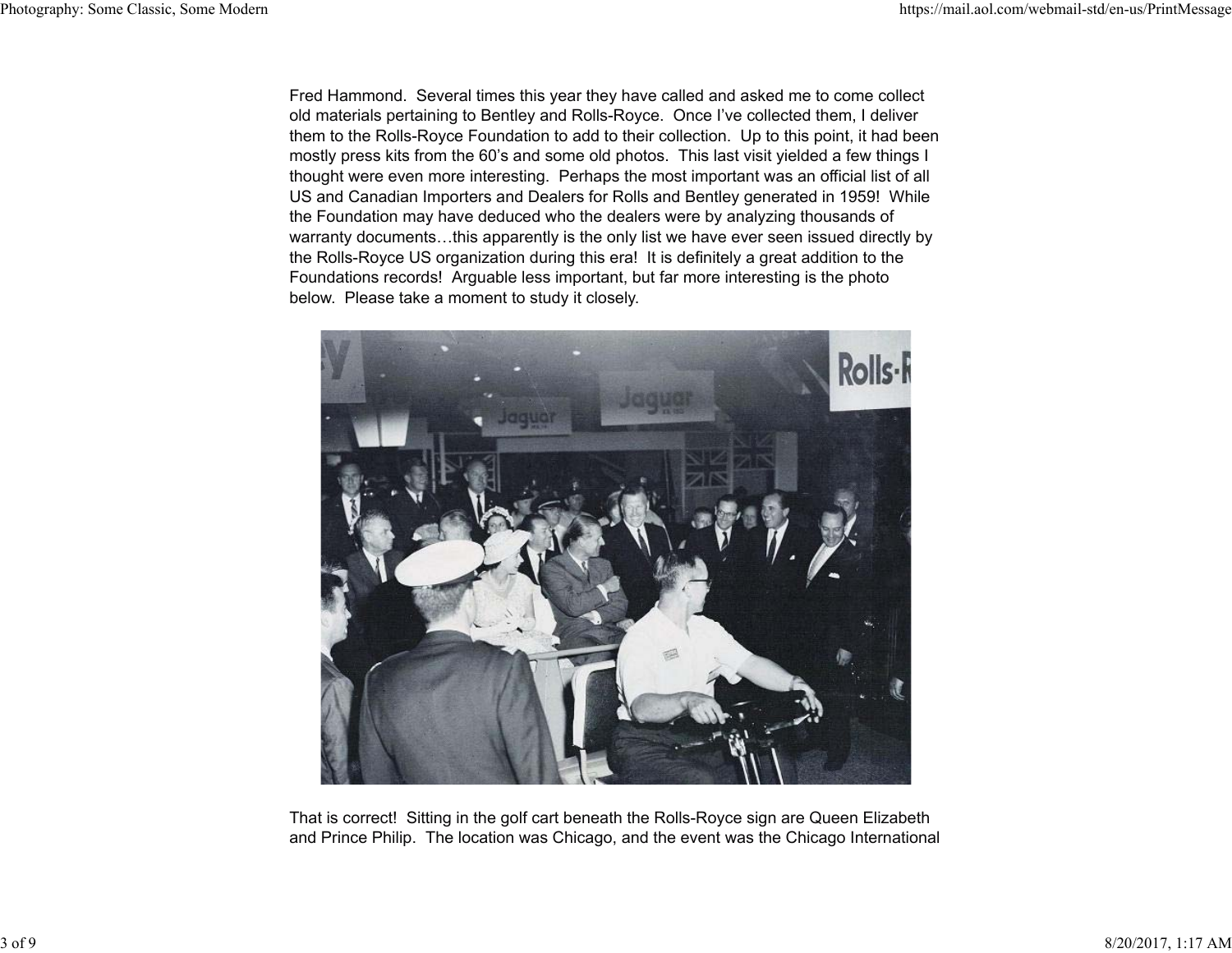Trade Fair, which was designed to encourage two-way trade between the US and England. The date was June 29, 1959. While a broad cross section of goods made all across the UK were on display, this particular section of the trade show was devoted to the British Automobile Manufacturers. According to the press release, makes participating included: Austin, Austin-Healey, Hillman, Humber, Jaguar, Morris, Rolls-Royce, and Triumph cars. Sadly, most of those names have now reached collector car only status today. I thought you would find the photo interesting, none the less. I have included one more photo below that illustrates what a typical BAMA display would look like at an American Auto show. Note how the area of Rolls-Royce displaying its regal Silver Cloud is sitting immediately next to a small Ford sedan! Things were different in those days.

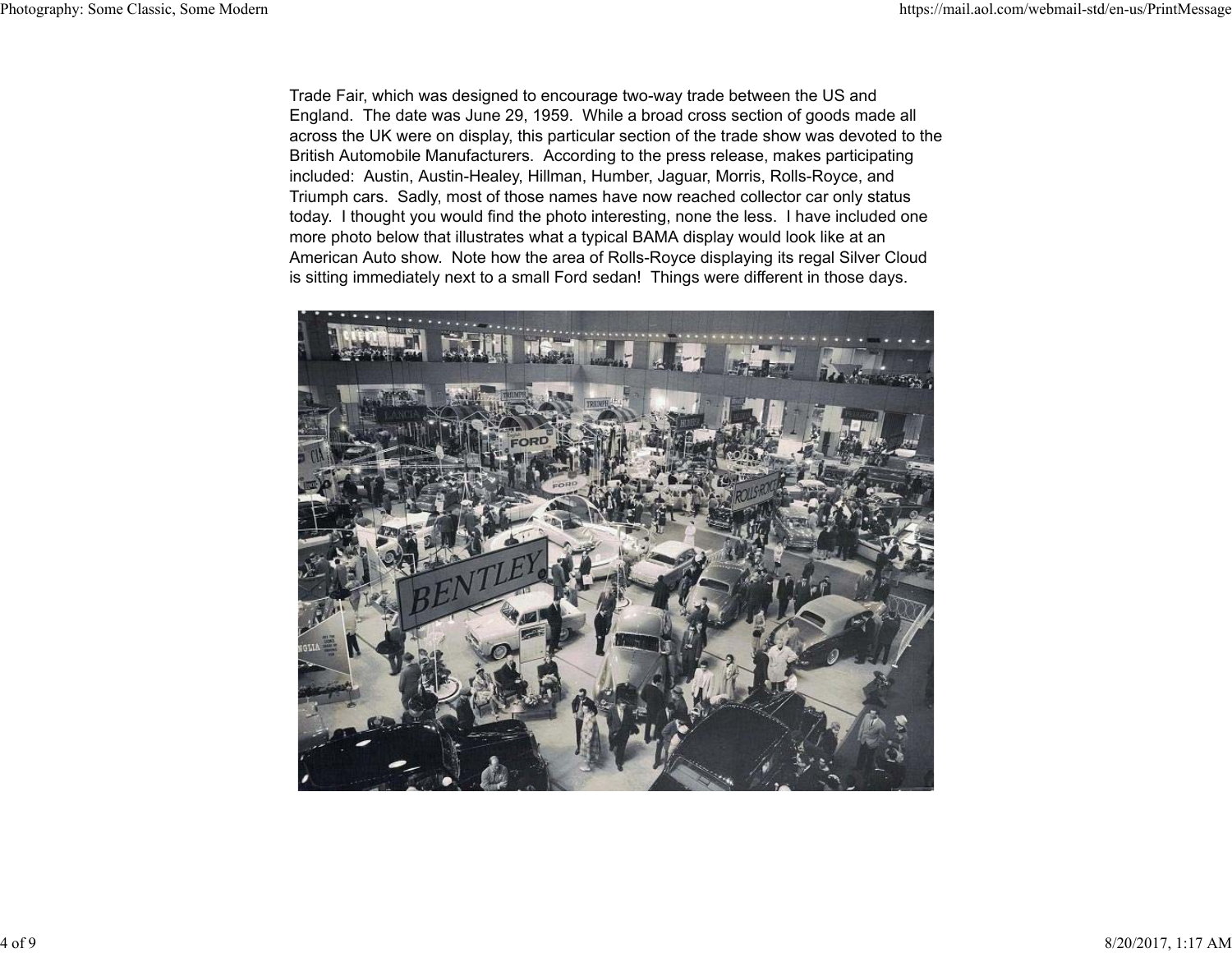## **NOW FOR SOMETHING MORE MODERN...**

Our 2017 Annual Meet in French Lick came to a close about 6 weeks ago now. It was a great Meet and I have only heard the nicest comments from those of you who attended. I wrote you about the Meet a few weeks back and included a few photos, like the one below, but I am far from a professional photographer. Special note: if you are interested in purchasing a Badge from this year's meet, please call us at Headquarters: 717 697 4671.



This week, the work of our Official Meet Photographers, Doug and Carole Gates is available for you to view. As always, Doug and Carole have done a wonderful job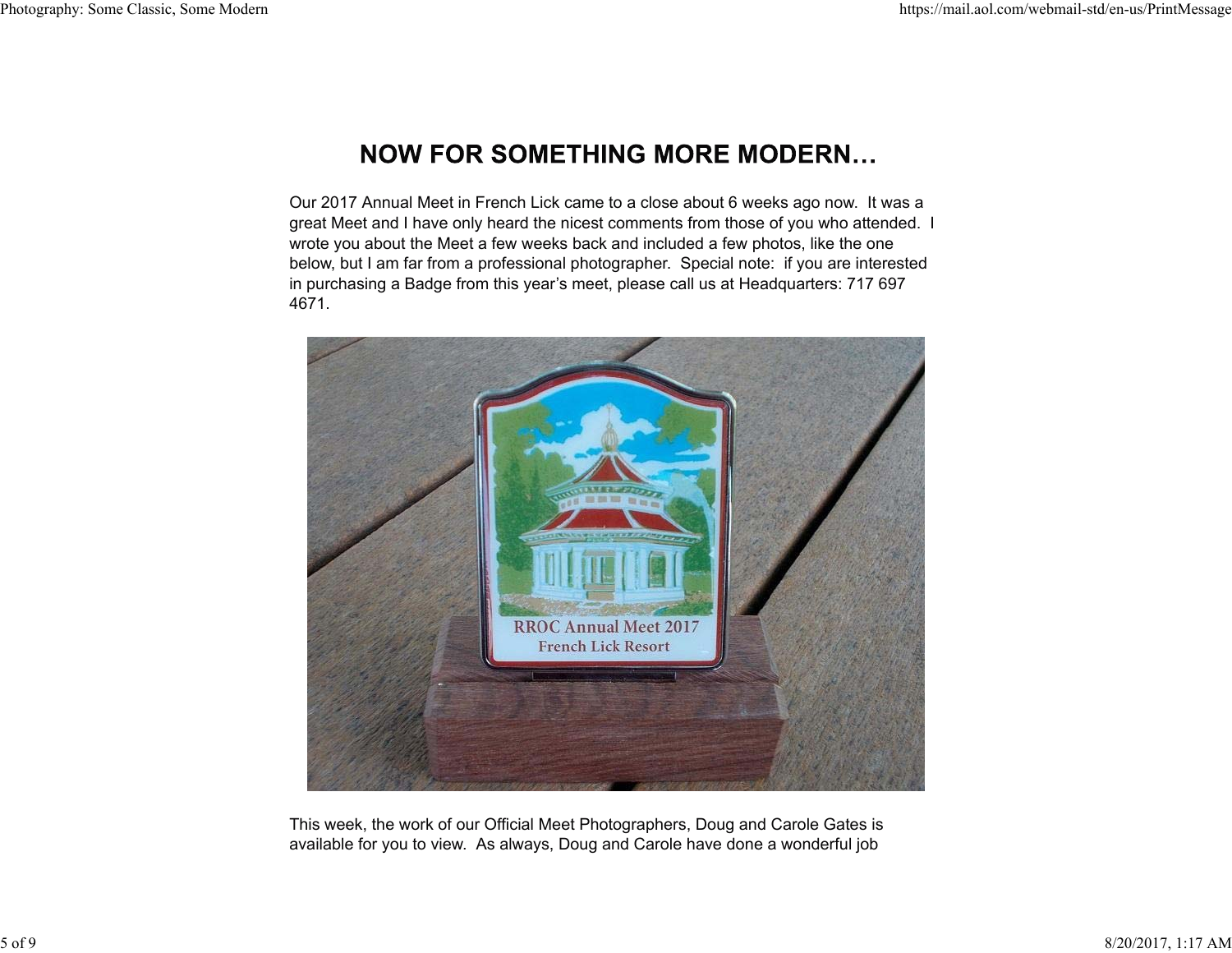documenting about as many of the activities that took place at French Lick as any two individuals could possibly have covered. Think about it, for about 4 days straight we had activities at as many as three different places at the same time! It is a huge challenge to photograph one of our Meets. But Doug and Carole have been doing it for years now and again, they have done a fine job. If you click on the link below and follow the instructions you can look through a vast collection of images.

### **French Lick Meet Photos**

- Click on "See your photos from recent events" (A new window will open…)
	- **Select: 6/24/2017 2017 Rolls-Royce Owners' Club 66th Annual Meet French Lick**

Upon entering the site you will have a choice of Galleries – each has categories to help you zero in on what you are interested in seeing.

- TIP: There are *a lot* of photographs! Create your own "Favorites Folder"; this makes viewing the photographs you are interested in quick and easy.
- Questions? Special Requests? Just give us a call or send an email…..we're here to help!

**Douglas & Carole Gates**

**(858) 513-7543**

**GatesEmail@yahoo.com**

**www.GatesPhotography.com**

# **WHAT'S THIS ABOUT A TRANSITION?**

Last week you received an email from our President, Sue Brooks. The email informed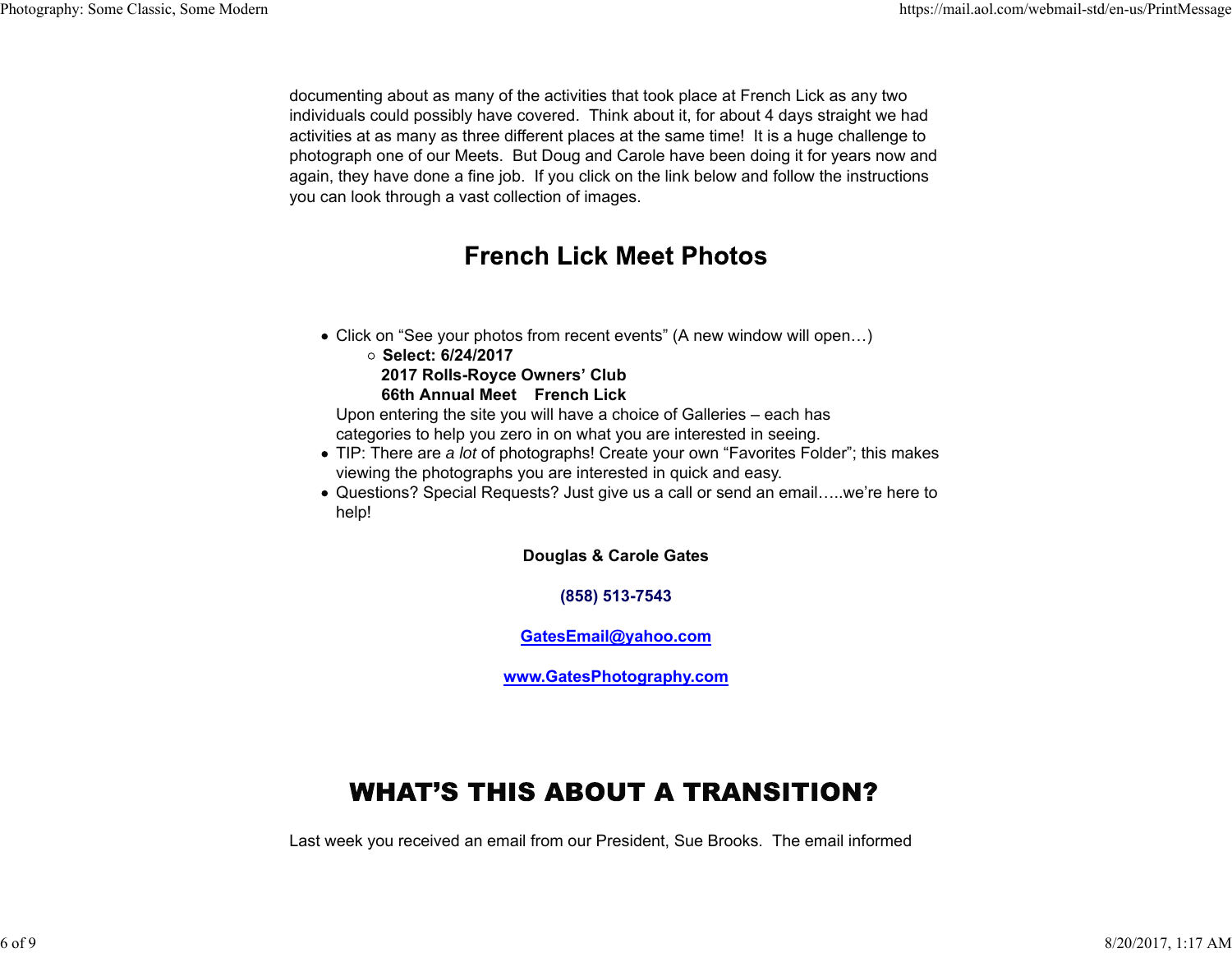you that I would be leaving in September and you will have a new Executive Director named Mark Lizewskie. I know this may come as a big surprise to some of you, but it is something that the Board of Directors and I have been discussing since last year. When I was hired at the end of 2013, I had told the Board that family obligations made it impossible for me to move to the Headquarters area…so I could only accept the job as a contractor using a combination of periodic visits to Headquarters along with telecommuting.

By the end of last year, the Board believed they would prefer to have a resident Executive Director. They offered me the position, and I informed them that, family obligations still make it impossible for me to move to the Headquarters area. I offered to help them find my replacement, and offered to continue in my positon until they could find the right person. Well last week they did find the right person, and he turned out to be someone I know, and I could not be happier!

I think Mark will do a great job for the RROC. He has a lot of experience in the Collector Car world. He knows many of the people in other Clubs and Museums. He even knows many of you as he had been the "independent/outside" Board member for the Rolls-Royce Foundation. Just this past Tuesday night Mark and I had a long telephone conversation about how we will work together to handle an orderly transition. I know we can do it. To be completely honest about it, there is another reason why I am sure the transition will be a smooth one and that is because the rest of the Headquarters staff will still be in place. They are the same people who showed me how the RROC works and helped me to figure out how things worked at this great 66 year old enterprise. They are the best and I thank them.

Several of you have called and written to wish me all the best and, I do appreciate that. But I don't want you to think I am disappearing from the face of the earth. You all have my cell phone number and my email address. I am not planning on dropping my membership. I had a very good time here as the Executive Director of the Club. I think I was able to bring something unique to the job because of my background in the industry. Each of us tends to bring something unique to our work. I am sure that Mark will bring something unique and different as well. The Club will grow, because they are the beneficiaries of everyone's unique knowledge.

I want to thank you for your friendship and support. I do want to remind you, we can still stay in touch even though I will not be your Executive Director. Instead, I will be the guy working on my cars that somehow have not gotten back together, at least in one case for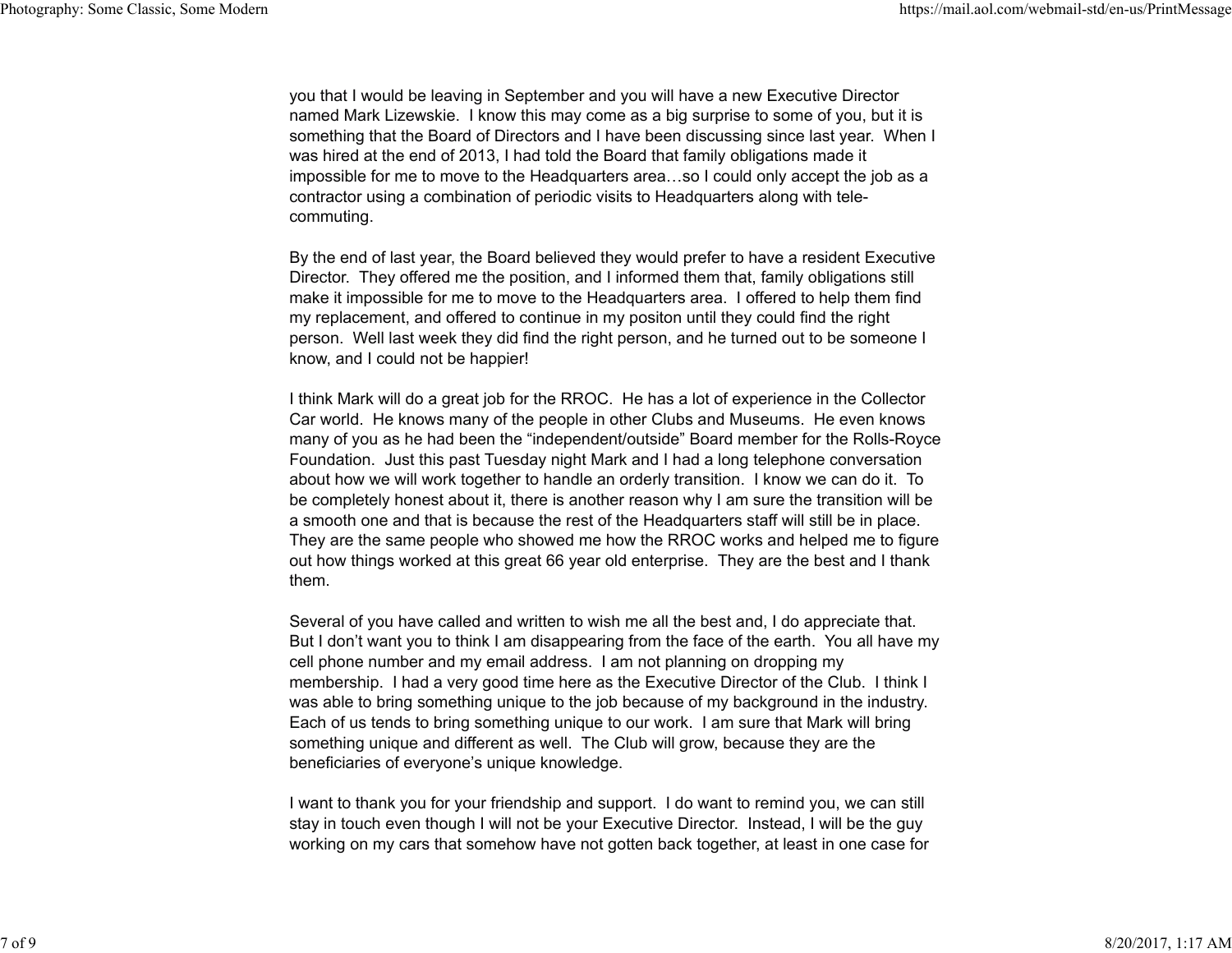20 years now. I guess it is time to do something about that!

I will write again before I leave…

All the best,

Bob Austin Executive Director r.austin@rroc.org



Copyright ©2017 by the Rolls-Royce Owners' Club Contact information for the RROC: 191 Hempt Road, Mechanicsburg PA 17050 phone (717)697-4671 fax (717)697-7820 email address rrochq@rroc.org web address www.RROC.org